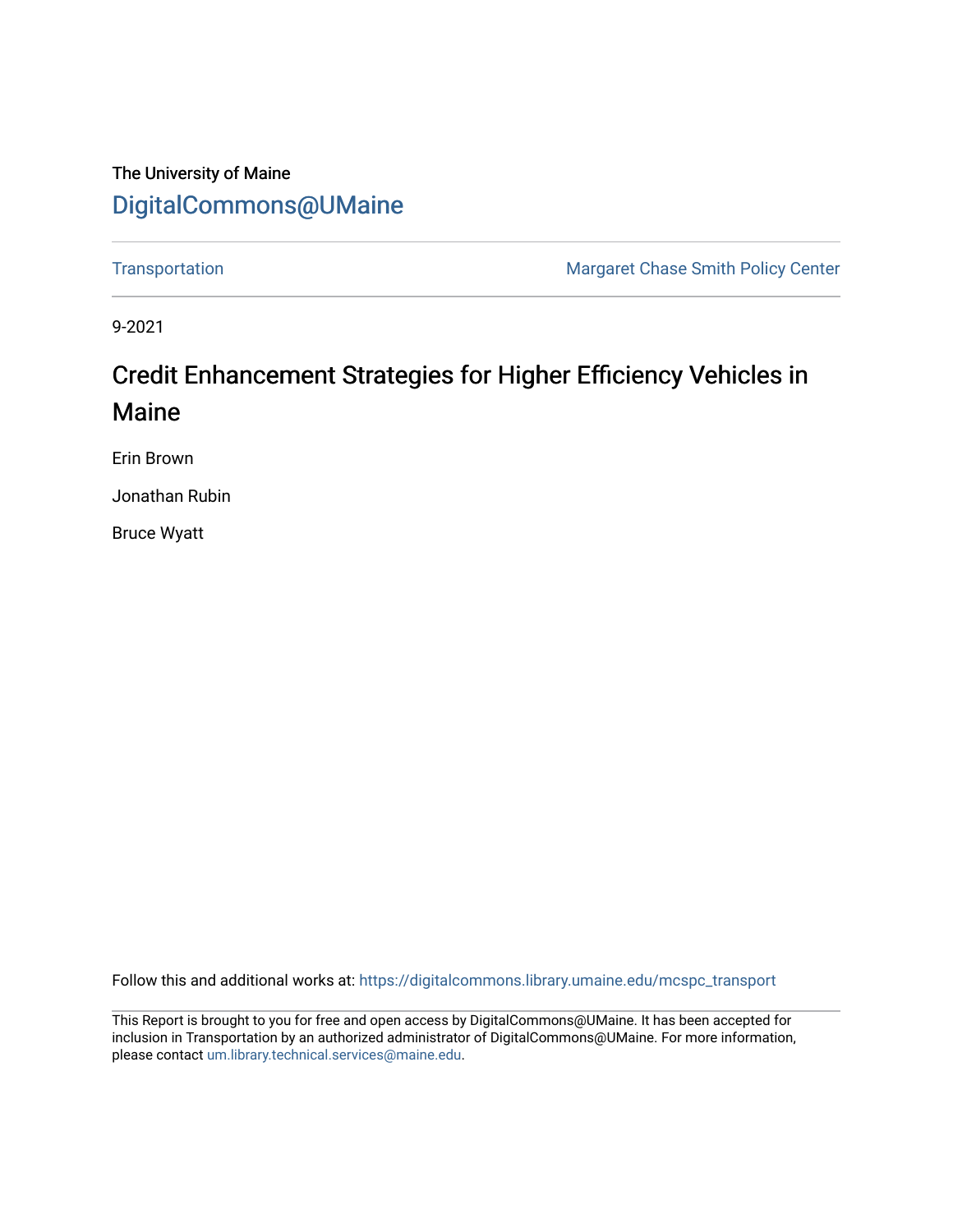# **Credit Enhancement Strategies for Higher Efficiency Vehicles in Maine**

Technical Report August 2021

Erin Brown, Jonathan Rubin, Bruce Wyatt Margaret Chase Smith Policy Center and the School of Economics University of Maine

# <span id="page-1-0"></span>Acknowledgments and Disclaimers

The views and opinions expressed in this report are solely those of the Margaret Chase Smith Policy Center and the individual authors. They do not represent those of Maine Department of Transportation or any other individual or organization that has provided information or assistance.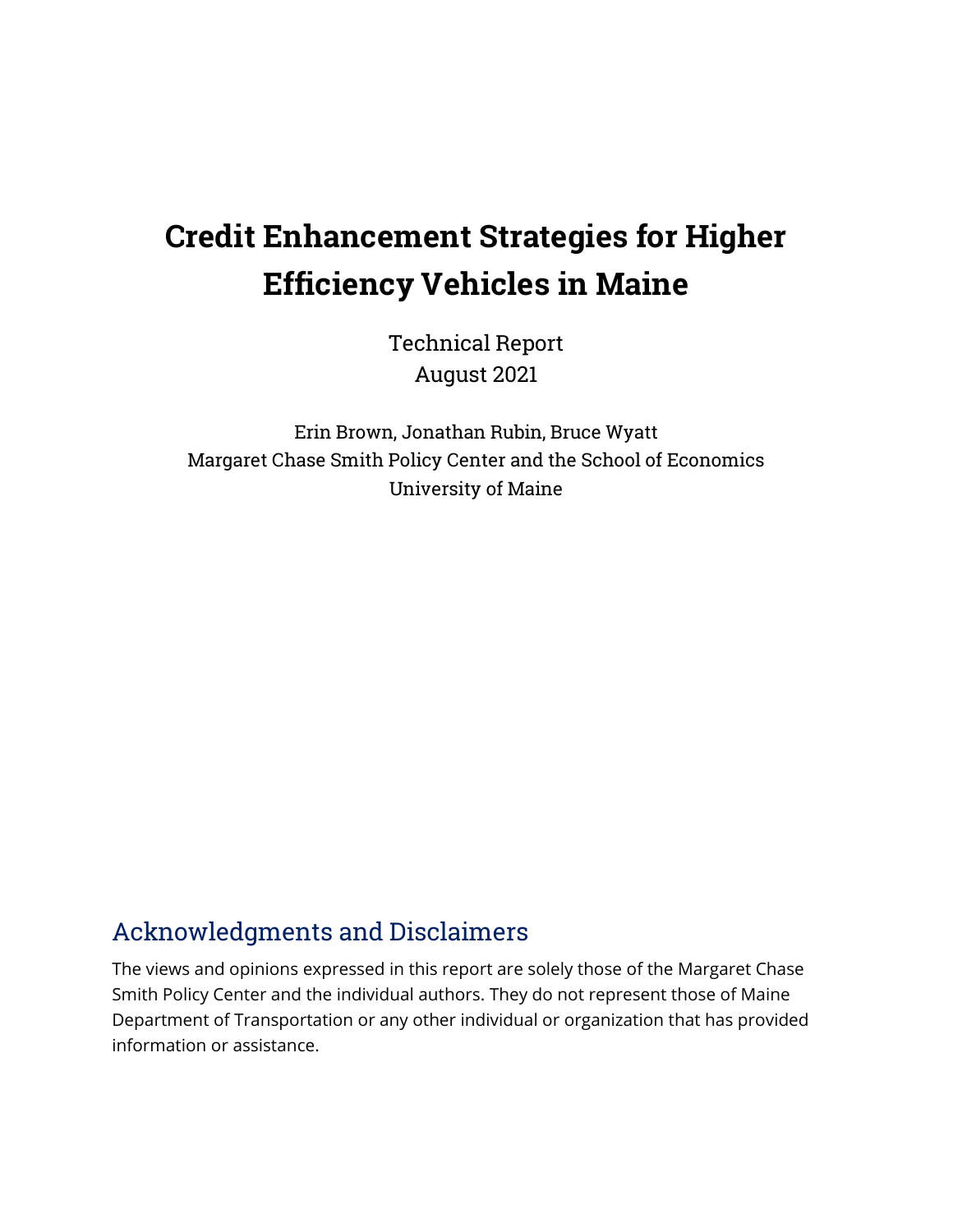# <span id="page-2-0"></span>Executive Summary

Credit enhancements are a necessary, but not sufficient policy tool to expand access to clean, reliable vehicles. They are necessary because lower-income and historically disadvantaged groups have less access to low-cost financing. They are not sufficient in that credit enhancements alone, while helpful, are not likely to substantially increase the purchase of clean, reliable vehicles with a higher initial purchase price, but comparable or lower long-term cost of ownership.

We review two credit enhancement mechanisms: **loan loss reserves** and **interest rate buy-downs.**

#### <span id="page-2-1"></span>Loan Loss Reserves

- Reduce the risk of lending to financial institutions through the creation of a reserve fund to cover participating financial institutions from large losses due to defaults
- Create a multiplier effect ranging from \$2-\$30 of loans available for every \$1 of public funds, depending on the risk tolerance of the financial institution

#### Case studies

- California Clean Vehicle Assistance (CVA) Program provides grants to low- and moderate-income individuals for the purchase of new or used hybrid and electric vehicles, as well as providing a lower-interest financing option through the LLR.
	- CVA has awarded over 4,000 grants and 93 loans procured through the LLR.
- California Capital Access Program (CalCAP)/California Air Resources Board (CARB) Heavy-Duty Vehicle Air Quality Loan Program utilizes a LLR to provide access to financing for heavy-duty trucks and trailers for small business owners.
	- Since the program's start, 29,883 loans have been made. In 2020 alone, loans through this program created 3,658 new jobs and saved 6,952 jobs.

#### **Benefits**

- Incentivize private investment into energy efficiency
- Greater flexibility in underwriting
- One-time, fixed cost to the funding partner

#### Challenges

- Limited deployment of LLR for consumer-focused higher efficiency vehicle LLR, which could cause lender hesitancy
- Consumer education and program uptake
- Individuals in target population may not qualify despite increased flexibility in underwriting criteria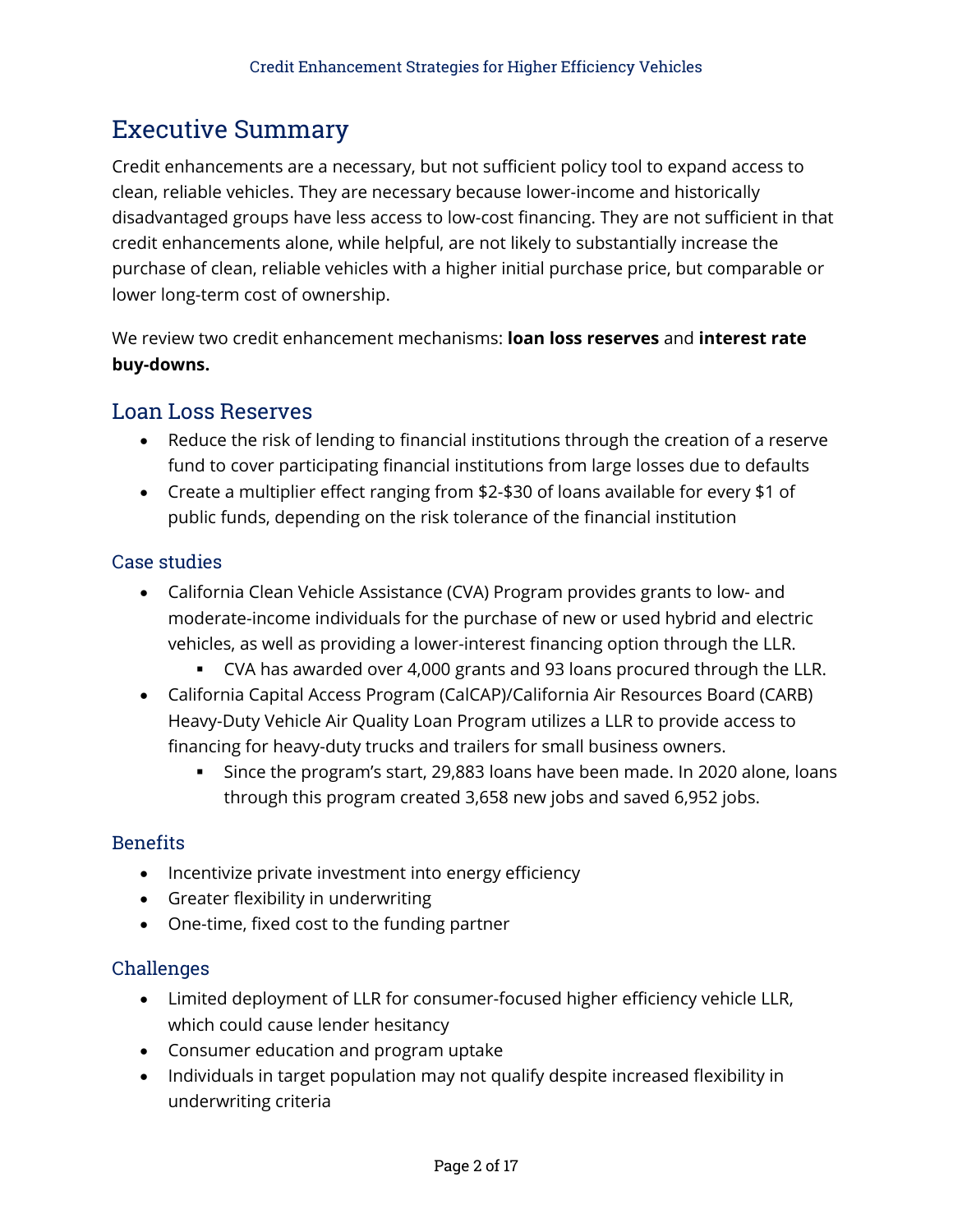#### <span id="page-3-0"></span>Interest Rate Buy-Downs

- Encourage investment in energy efficiency improvements through the provision of below market rate loans
- Funding partner provides a payment to the financial institution for the difference between the market rate loan and the lower interest loan.

#### Case studies

- Vermont launched the Heat Saver Loan (HSL) pilot program in 2014, which uses an IRB to provide lower-interest loans for energy efficiency improvements of owneroccupied residences.
	- During the pilot program, 558 loans were generated, valued at \$6.05 million. \$932,931 was paid to the financial institutions for the IRBs.
- Following the pilot period, the HSL was made permanent and renamed the Home Energy Loan (HEL).
	- 2019 to 2020, 1,094 Home Energy Loans (HEL) were generated, valued at \$8.9 million. \$957,061 was paid to the financial institutions for the IRBs.

#### Benefits

- Increase the appeal of energy efficiency improvement loans through lower cost loans
- Leverage public capital to create multiplier effect

#### Challenges

- Buy-downs can be costly and require ongoing investment
- There may be more cost-effective credit enhancement mechanisms
- Lack of experience in IRB usage in higher efficiency vehicle loans may cause lender hesitancy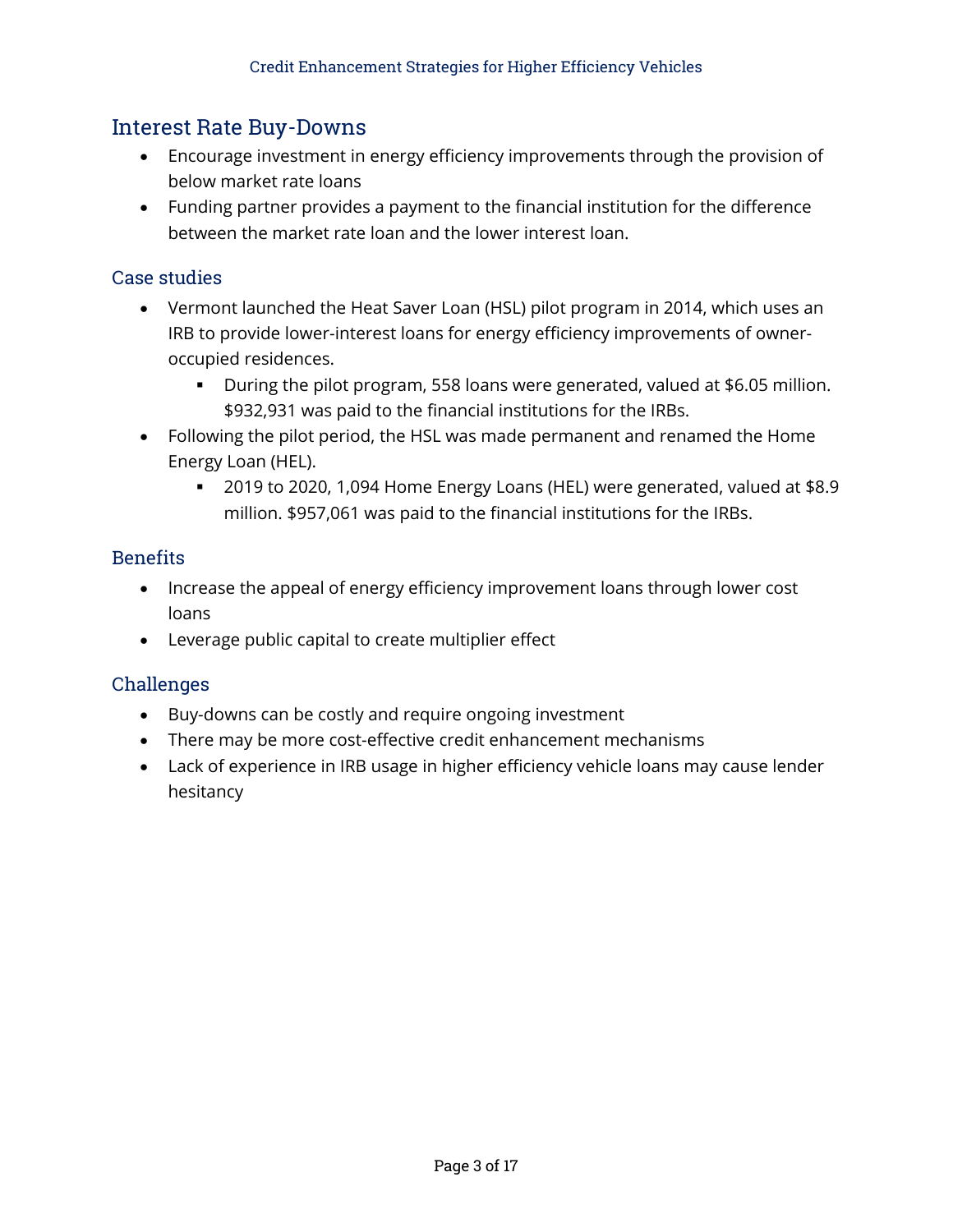# Contents

| California Capital Access Program (CalCAP)/California Air Resources Board (CARB) |
|----------------------------------------------------------------------------------|
|                                                                                  |
|                                                                                  |
|                                                                                  |
|                                                                                  |
|                                                                                  |
|                                                                                  |
|                                                                                  |
|                                                                                  |
|                                                                                  |
|                                                                                  |
|                                                                                  |
|                                                                                  |
|                                                                                  |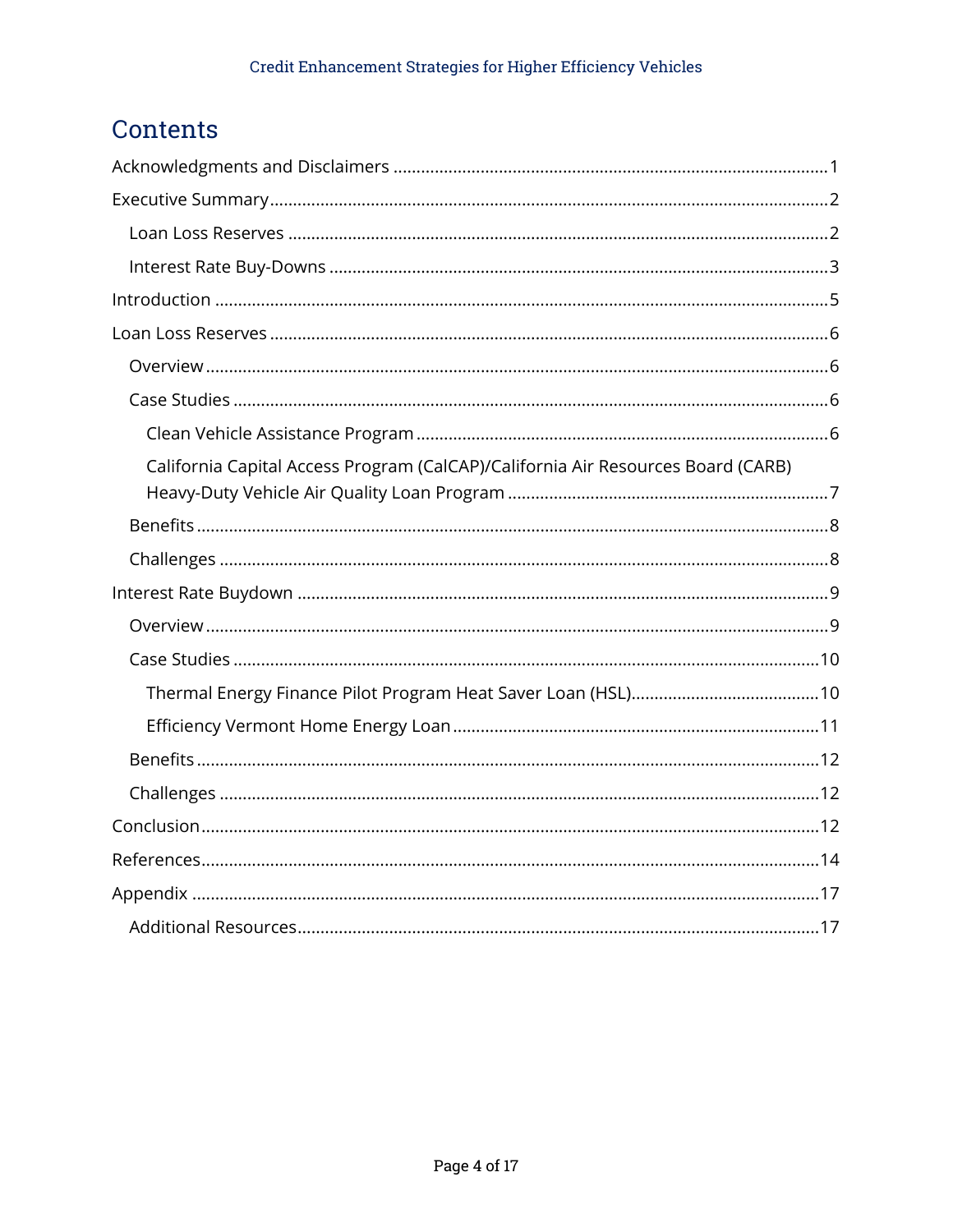# <span id="page-5-0"></span>Introduction

The transportation sector is responsible for 54% of Maine's greenhouse gas emissions (Maine Climate Council 2020). Maine Won't Wait, Maine's climate action plan, recommends the establishment of an incentive program for low- and moderate-income individuals to encourage the uptake of higher fuel efficiency light-duty vehicles (LDV) to reduce greenhouse gas emissions. An incentive program aimed at low- and moderate-income households, as well as historically disadvantaged communities, can help Maine better attain its climate goals and provide increased access to safer and more reliable vehicles.

One of the barriers to vehicle ownership or vehicle upgrades can be financing. National data shows that the majority of new vehicle purchases and about one-third of used vehicle purchases are financed (Zabritski 2021). [1](#page-5-1) Without access to financing, purchasing a more expensive, higher efficiency vehicle, *which may result in savings over the life of the vehicle*, can be inaccessible for many (Klein 2020). Moreover, the percentage of prime and super-prime automotive loans (credit scores of 661-850 $^{2}$  $^{2}$  $^{2}$ ) has increased, to 62% of total loans, while the percentage of subprime and deep subprime loans (credit scores of 300-600) has decreased (Zabritski 2021). Given the Covid-19 pandemic and related recession, this may be evidence that credit scores have improved due to stimulus payments or, conversely, individuals with lower credit scores are choosing not to make automotive purchases using financing (Andriotis 2020). However, it could also be a signal that individuals with lower credit scores are being rejected for loans at a higher rate or not applying at all, due to feeling that they would be rejected (Federal Reserve Bank of New York 2021).

Financial institutions are more likely to deny financing or give unfavorable loan terms (including higher interest rates and shorter loan terms) to those with lower credit scores or high debt-to-income ratios, due to the associated risks. Credit enhancements, including interest rate buy-downs, loan guarantees, and loan loss reserves (LLR) are regularly used tools in energy efficiency programs to increase access to financing of identified groups by reducing risk to financial institutions while providing borrowers with more favorable loan terms. The combination of an incentive program and credit enhancements can make higher efficiency vehicles more accessible to Mainers and help Maine achieve its climate goals.

 $\overline{a}$ 

<span id="page-5-1"></span> $1$  Maine is likely to be similar, but this needs to be verified.

<span id="page-5-2"></span> $<sup>2</sup>$  Definitions of super-prime, prime, subprime, and deep subprime vary depending on the credit agency.</sup>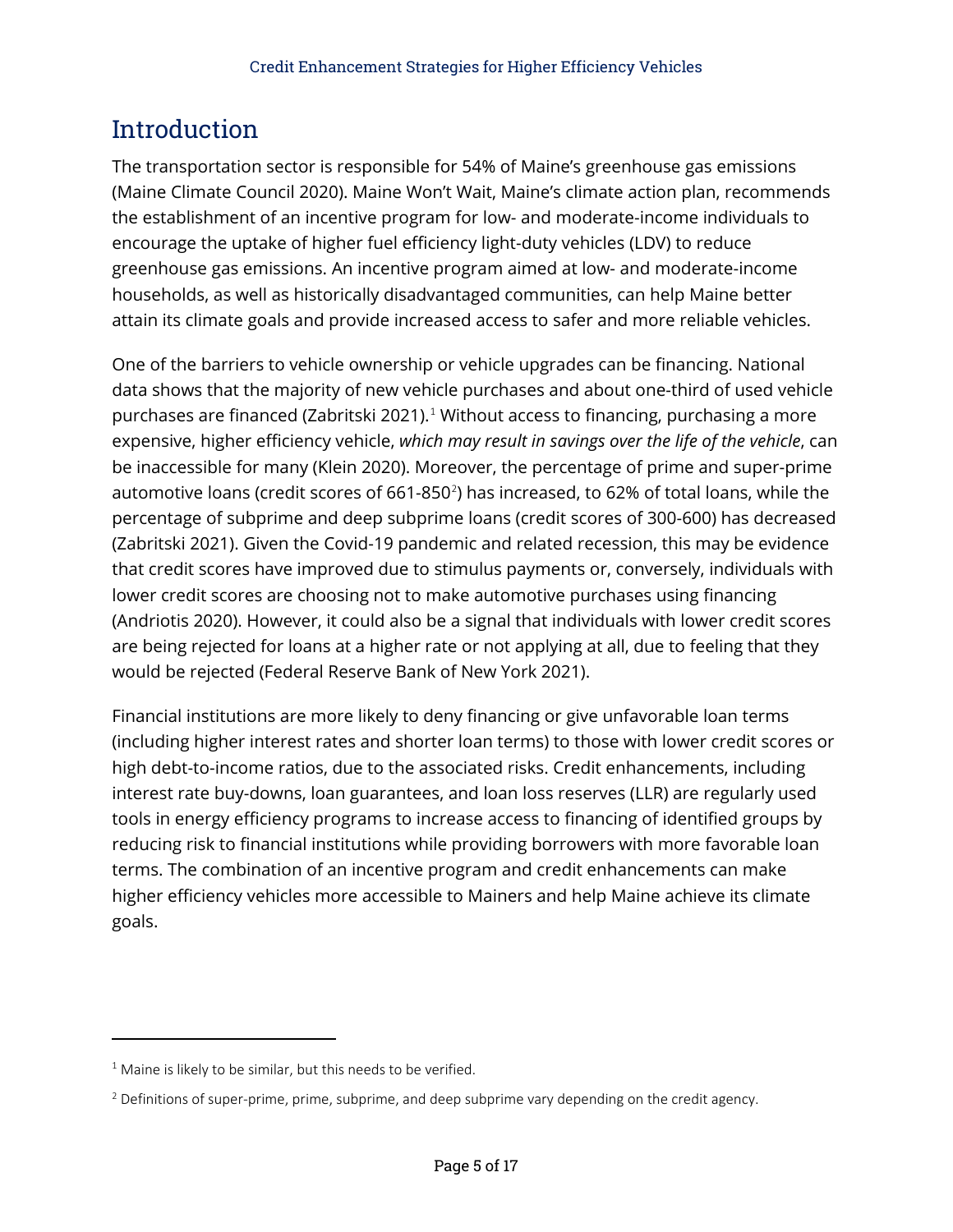# <span id="page-6-0"></span>Loan Loss Reserves

### <span id="page-6-1"></span>**Overview**

Loan loss reserves are a type of credit enhancement frequently used to increase the amount of private capital available for lending through the reduction of risk to lenders. An initial investment, the reserve, is set aside in an escrow account to cover losses on loans due to non-payment (ACEEE 2017). This reserve is then leveraged to create additional capital available for lending (see the **[Appendix](#page-17-0)** for a sample template of the establishment of a LLR fund). If a borrower defaults on their loan, the lender is repaid from the reserve, reducing the risk.

Leverage ratios, the ratio of loan funds to reserve funds, are predetermined by the financial institution and the funding partner (e.g., a state or local government). They vary based on the risk tolerance of the financial institution and the funding partner. Previous (and ongoing) energy efficiency programs have had leverage ratios from 2:1 to 30:1 (Gilleo, Stickles, and Kramer 2016; Michigan Saves 2021; Office of Energy Efficiency & Renewable Energy 2014b). A higher leverage ratio provides more funds for lending but reduces risk protection. Conversely, a lower leverage ratio provides more risk protection, but may constrict lending. After implementation, the leverage ratio can be altered upon mutual agreement from the lender and the funding institution, such as with Michigan Saves, a nonprofit green bank that finances energy efficiency projects, that increased their leverage ratio after experiencing low default rates (ACEEE 2017).

Coverage ratios, the share of the losses on an individual loan that the reserve will cover, must also be established. This can either be set by the funding partner or negotiated between them and the financial institutions. These can range from 50-100%, though 80- 100% is more common (U.S. Department of Energy 2010). Loss coverage is only guaranteed until the reserve is exhausted and all losses in excess of the reserve are borne by the financial institution. This loss sharing incentivizes high-quality loan origination and administration, as well as recoveries and collections (U.S. Department of Energy 2010).

### <span id="page-6-2"></span>Case Studies

#### <span id="page-6-3"></span>Clean Vehicle Assistance Program

California's Clean Vehicle Assistance (CVA) program helps income-eligible Californians gain access to greener vehicles. This program provides grants for new or used battery electric (BEV), plug-in hybrid (PHEV), and hybrid vehicles, as well as for charging infrastructure or charging credits. Grants must be approved prior to the purchase of the vehicle.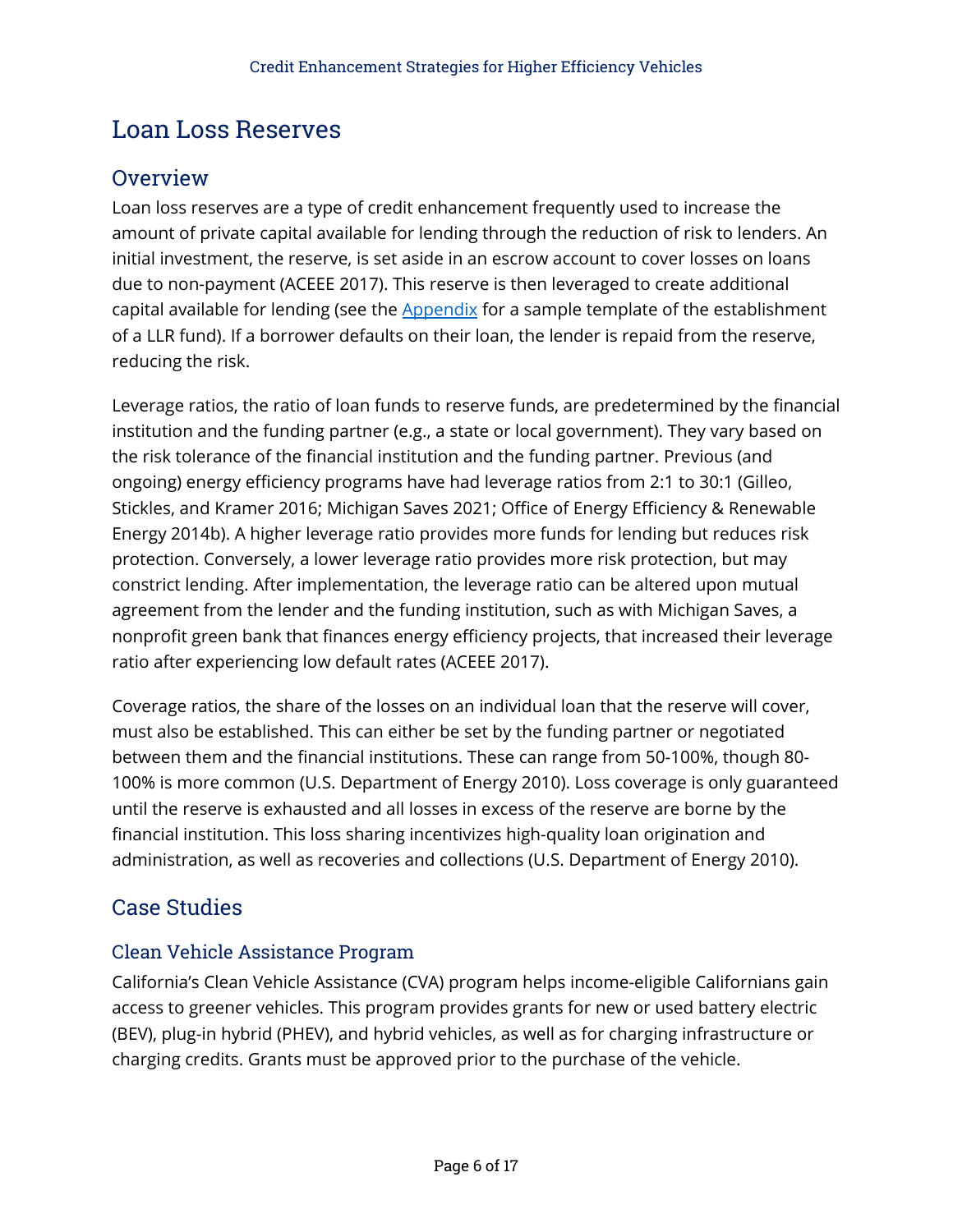In addition to the grants, a LLR program provides a lower interest financing option for program participants (California Climate Investments 2021). At this time, Beneficial State Bank (BSB) is the sole financial institution in the program. Although over 4,000 grants have been awarded, uptake of the financing program has been low; only about 3% of grantees have chosen BSB as their lender (Koohestani and Macumber 2021). On average, loans issued by the financing program have had lower principal amounts and higher interest rates than those from other financers (Koohestani and Macumber 2021). [3](#page-7-1) This may indicate that individuals who chose BSB as their lending partner may not have qualified for loans with other financial institutions, a benefit of the LLR.

### <span id="page-7-0"></span>California Capital Access Program (CalCAP)/California Air Resources Board (CARB) Heavy-Duty Vehicle Air Quality Loan Program

The CalCAP/CARB Heavy-Duty Vehicle Air Quality Loan Program, also known as the Truck Loan Assistance Program, helps small business owners gain access to financing for qualifying purchases (model year 2010 or newer heavy-duty trucks, as well as trailers and equipment warranties when purchased with an eligible tractor) through a LLR program (CalCAP 2020). For each loan made, 14% of the loan amount is deposited into the participating financial institution's LLR fund by the California Pollution Control Financing Authority (CPCFA), until \$500,000 in contributions have been made to the fund (CalCAP 2021b). Afterwards, the lender receives 10% of all new loans (CalCAP 2021b). In 2017, a fund recycling mechanism was implemented to allow the reclamation of LLR funds. After five years or the loan has reached maturity, whichever comes first, CPCFA can recapture the LLR funds from the financial institutions' LLR fund, which are then used to fund future loan enrollments. Since this change, over \$12.8 million have been recycled (CalCAP 2021b).

To be eligible, the applicant's business must be classified as a small business, with no more than 100 employees and ten heavy-duty vehicles, as well as having an annual revenue of \$10 million or less. The purchased vehicle must be registered in California (CalCAP 2020). Participants can borrow up to \$5 million (maximum interest rate of 20%), with maximum loan lengths of five years (CalCAP 2021a).

Since the program's inception in 2009, 29,883 loans have been made, worth \$1.9 billion. In 2020, 4,410 loans were made, valued at \$307 million, at a cost of \$26.5 million to the state (CalCAP 2021b). Default rates were relatively low in the earlier years of the program and have increased in recent years. From 2009 to 2016, the default rate was less than 6%, while

 $\overline{a}$ 

<span id="page-7-1"></span><sup>3</sup> BSB's average loan amount was \$17,800, with an average APR of 7.22% (Koohestani and Macumber 2021). The average loan amount from other financial institutions was \$25,335 with an average APR of 3.6% (Koohestani and Macumber 2021).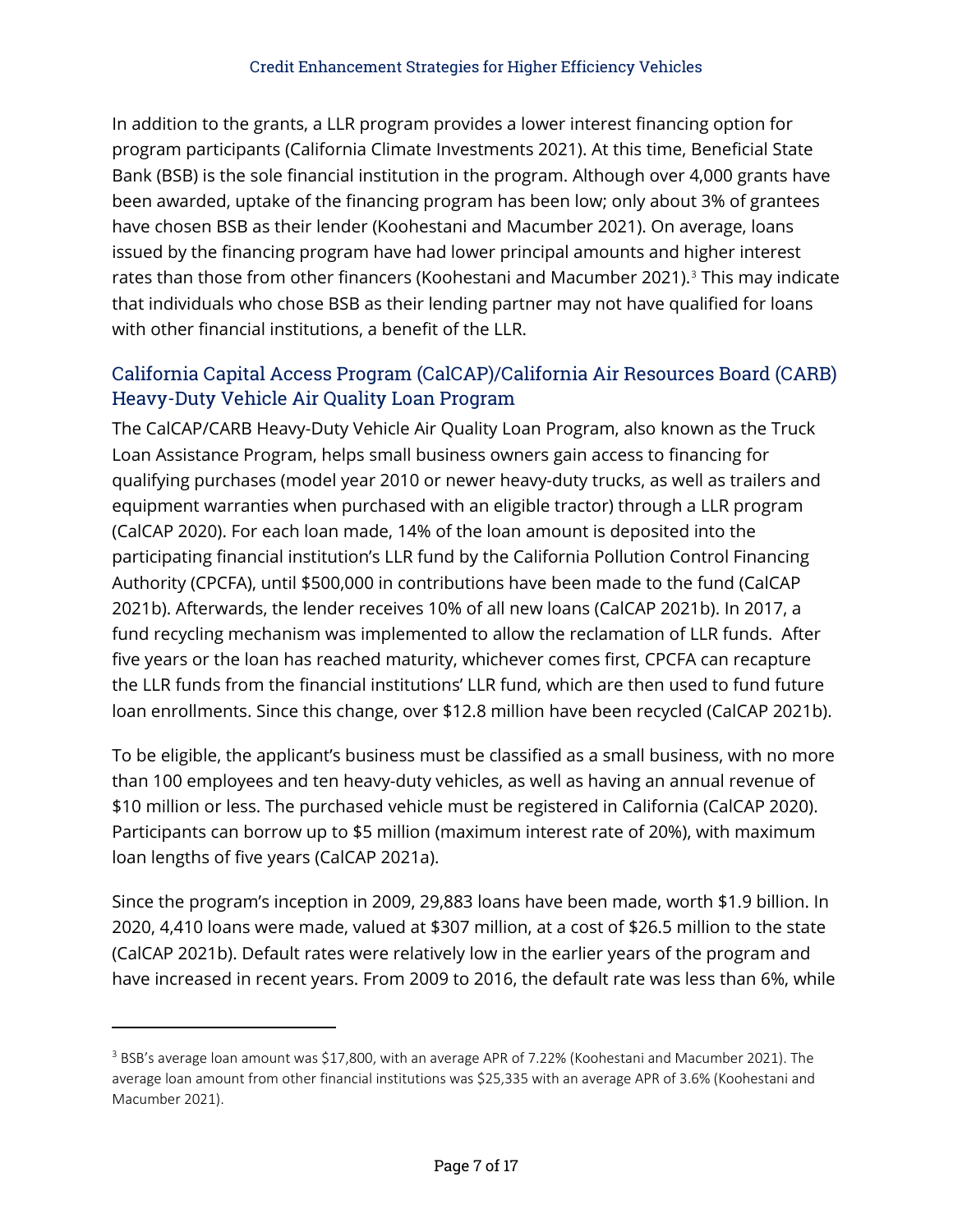2017 to 2020 had defaults rates between 9.1-14.7% (CalCAP 2021b; 2018). In addition to increasing access to financing, this program has helped create and preserve jobs. In 2020, loans from this program created 3,658 new jobs and retained 6,952 jobs (CalCAP 2021b).

### <span id="page-8-0"></span>Benefits

Loan loss reserve funds can reduce lender hesitancy and incentivize private investment into the energy efficiency market, thereby increasing the available capital for lending. A 10:1 leverage ratio would produce \$10 million in capital to lend with a \$1 million initial investment.

As a result of the risk-sharing, there is greater flexibility in underwriting criteria. This can include (but is not limited to) extended loan terms, lower minimum credit scores, lower interest rates, and higher acceptable debt-to-income ratios (Borgeson, Zimring, and Goldman 2012; U.S. Department of Energy 2010). These are established through negotiation between the financial institution and the funding partner and can be outlined in a Request for Proposal (RFP) (see the  $Appendix$  for a sample RFP). This flexibility can increase access to financing and improve the attractiveness of lending to consumers.

The reserve for the loan loss fund is a one-time, known cost to the state or local government. The funding partner can choose to add funds if the reserve is drawn upon or to increase lending funds available, but that is not required. As funds are replenished by loan repayments, that money is returned to the LLR to make additional loans. In contrast, rebate and grant programs require ongoing funding for program support as funds are used.

# <span id="page-8-1"></span>Challenges

 $\overline{a}$ 

Currently, most LLR programs target energy efficiency improvements in homes and businesses or renewable electrical generation (mostly through solar panel financing). California's CVA is the only consumer-focused higher efficiency and zero-emission vehicle program utilizing a LLR. While this is an opportunity for Maine to be a leader in the field, this may cause hesitancy for lenders. This could be mitigated by beginning program implementation with a lower leverage ratio, to be increased after low delinquency rates have been realized. [4](#page-8-2)

Additionally, consumer education and uptake of the program could be challenging. The majority of automotive financing is through indirect automotive loans. Indirect automotive

<span id="page-8-2"></span><sup>4</sup> Default rates for energy efficiency LLR programs are typically very low. California PACE and Efficiency Vermont's Business Energy Loan have had no payouts from the LLR (California Climate Investments 2021; Energy Futures Group 2020). Michigan Saves has a 1.5% default rate (Michigan Saves 2021).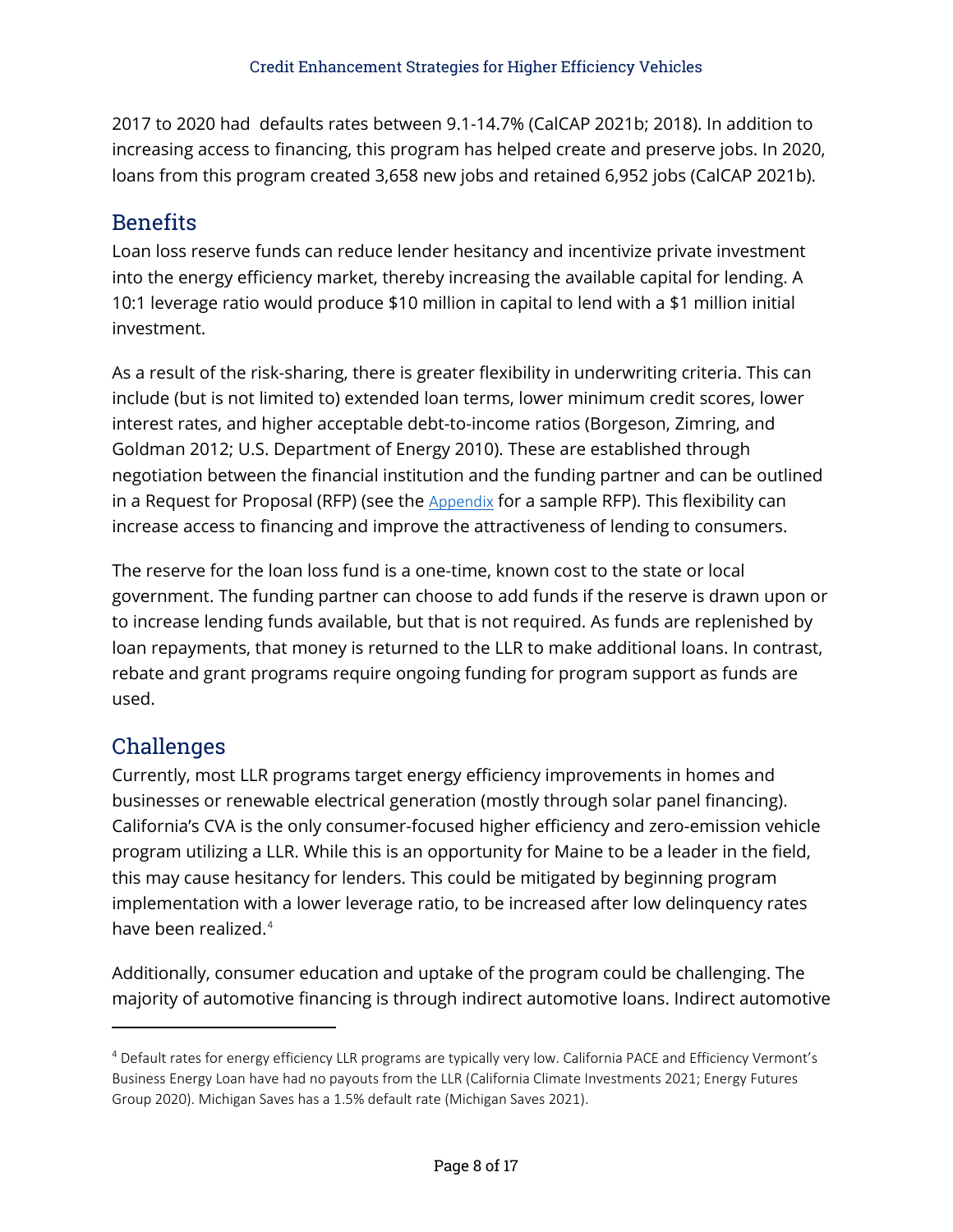are loans applied for and procured through the dealership (FICO 2019). A LLR program would likely require borrowers to apply for financing separately from the purchase of the vehicle, such as with the CVA program. Moreover, policymakers may have to contend with opposition from automotive dealers, who may benefit from indirect automotive loans and the associated discretionary markup (Cooper 2019).

Consumer uptake has been a barrier for other LLR programs. From 2015 to 2020, Efficiency Vermont's Business Energy Loan processed 83 loans, a much lower than expected, which is attributed to faulty promotional measures (Energy Futures Group 2020). The EcoHouse Loan Program, in Indianapolis, also struggled with lower customer volume, despite employing a multitude of outreach strategies. They had greater success when messaging is focused on home upgrades, savings, and improved comfort, rather than employing green messaging (Zimring et al. 2011; 2012). Relevant messaging from trusted sources may improve program uptake and enrollment.

One of the benefits of LLR programs is increased credit access due to more lenient underwriting. Even with this increased leniency, some individuals still may not qualify due to low/no credit scores or other credit issues (e.g., bankruptcy, recent late loan payments, or an outstanding lien). This may disproportionately impact low-income individuals, who are more likely to have no credit scores than other individuals (Brevoort, Grimm, and Kambara 2015). [5](#page-9-2) Underwriting guidelines should be carefully negotiated, to ensure proper targeting of the program.

# <span id="page-9-0"></span>Interest Rate Buydown

### <span id="page-9-1"></span>**Overview**

 $\overline{a}$ 

In an interest-rate buydown (IRB) program, state or local governments partner with financial institutions to offer low-interest loans to consumers. At the time of the loan closing, the funding partners (state or local governments) make a one-time lump-sum payment to the financial institution. This payment is a subsidy for the lower interest rate loan, calculated as the difference between the return for a market rate loan and the lower interest loan, adjusted for the time value of money (Department of Energy 2016; McGuckin et al. 2011). IRBs can be used as a stand-alone program or can be combined with other credit enhancement mechanisms, like a LLR.

<span id="page-9-2"></span><sup>&</sup>lt;sup>5</sup> Income is not directly considered in the calculation of credit scores, though a 2018 FEDS Notes found moderate correlation between income and credit scores (Beer, Ionescu, and Li 2018).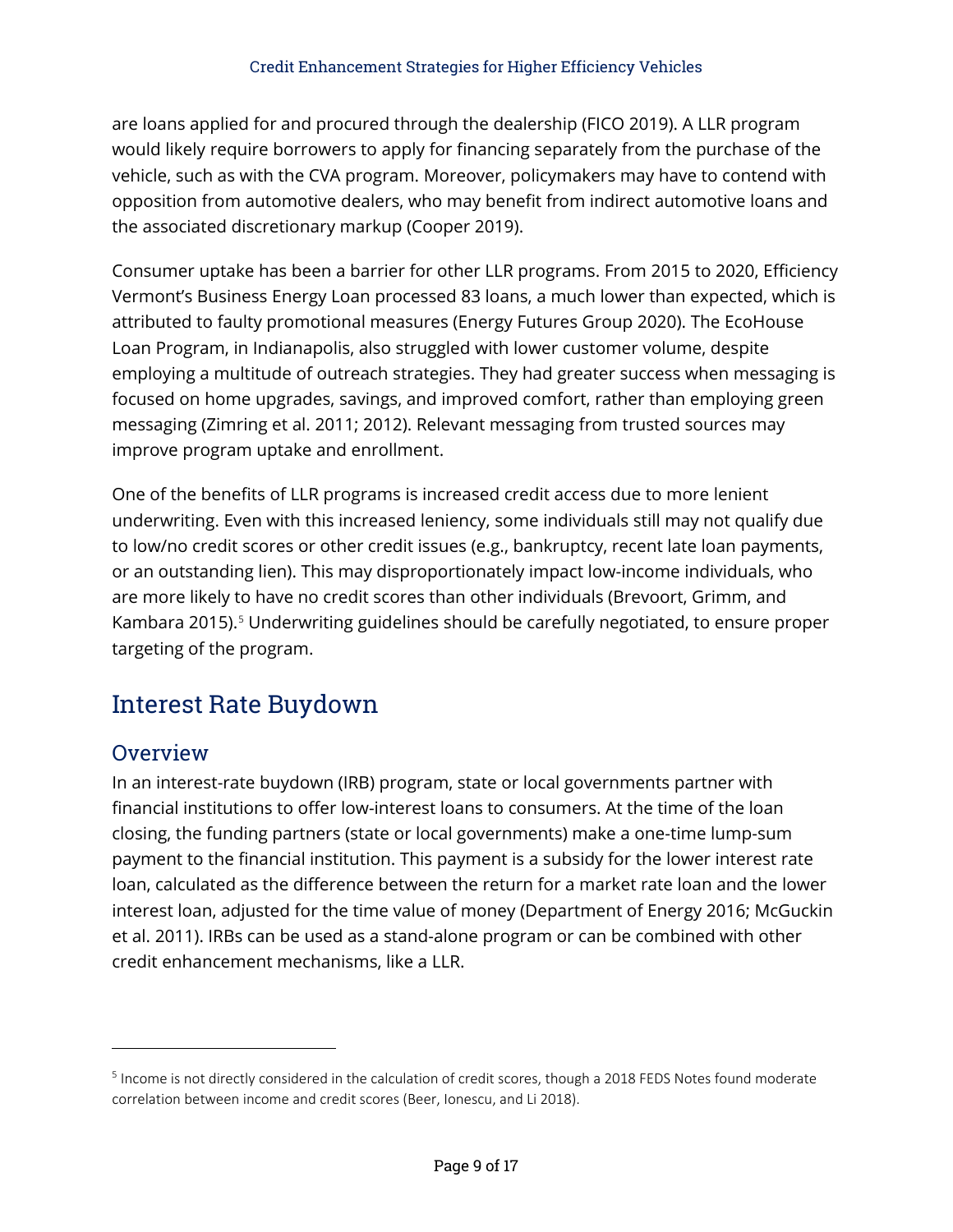IRBs can take two approaches: establish a target interest rate or buy down the interest rate by a set percentage. In the first method, the state or local government sets an interest rate for the program. The lenders are then paid the difference between the market rate and this interest rate. This discounted interest rate is typically between 0-6% (Austin Energy 2014; Brown, Wolfe, and Pietsch 2007; Hayes et al. 2011; James et al. 2014; Opinion Dynamics Corporation, Johnson Consulting Group, and Dunsky Energy Consulting 2012; Witkowski 2013). Conversely, the state or local government can buy down the interest rate by a set percentage, such as with the Milwaukee Energy Efficiency program, which buys down the interest rate by 2-3%, depending on the energy efficiency improvements being made (Driscoll et al. 2013). Regardless of the method being used, both approaches achieve the goal of making energy efficiency financing more affordable.

# <span id="page-10-0"></span>Case Studies

### <span id="page-10-1"></span>Thermal Energy Finance Pilot Program Heat Saver Loan (HSL)

In 2014, the Vermont Department of Public Service with the Clean Energy Development Fund, and Vermont Low Income Trust for Electricity (VLITE) launched the Thermal Energy Finance Public Program to help low-and moderate-income Vermonters improve the energy efficiency of their homes through increased access to financing (State of Vermont 2014; Vermont Department of Public Service 2016). The pilot program launched the Heat Saver Loan (HSL), which provided low-interest loans for the financing of energy efficiency upgrades through the use of interest rate buy-downs and a loan loss reserve.

Through this program, offered by two credit unions, individuals could apply for loans of up to \$35,000. Interest rates (0-4.99%) varied depending on household income and the loan period (up to 15 years). Owner-occupied buildings (both primary residences and vacation homes) with up to four units were eligible for the program (Vermont Department of Public Service 2016). HSLs could be used for heat pumps, high efficiency oil and propane boilers and furnaces, wood pellet furnaces and boilers, solar hot water systems, and weatherization upgrades.

Between November 2014 and September 2016, 249 loans were generated, valued at \$2.85 million. A total of \$479,672 was paid to financial institutions for IRBs, with an average IRB of \$1,927 (Vermont Department of Public Service 2016). Of the \$2.85 million generated in loans, 41.8% went to low income applicants, 37.7% went to moderate income applicants, and 20.5% of loan funds went to upper income applicants (Vermont Department of Public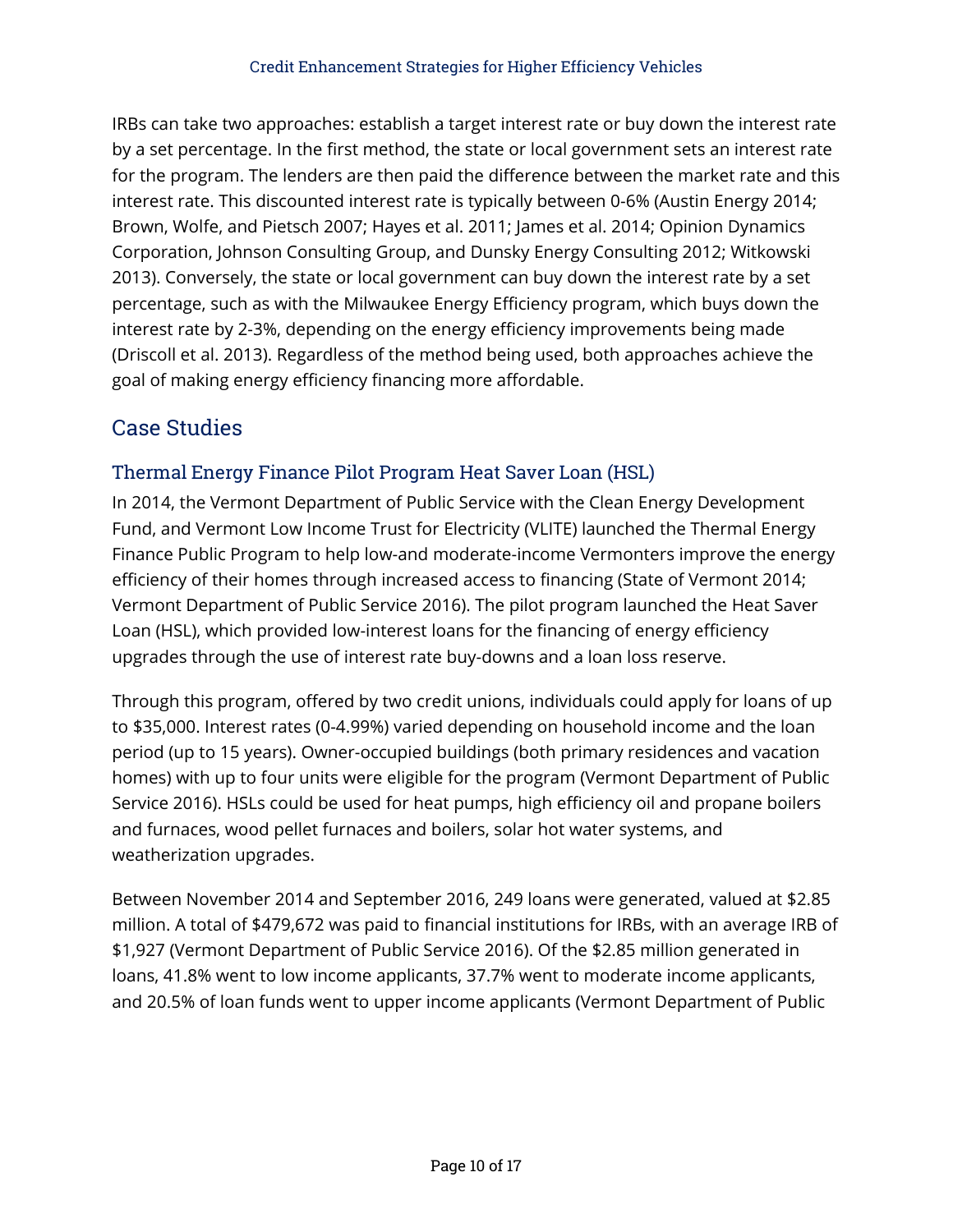Service 2016). [6](#page-11-1) In total, 91% of the IRB went to low and middle income applicants. During this period of time, there were no loan defaults (Vermont Department of Public Service 2016).

Between September 2016 and the end of the pilot in December 2017, an additional 309 loans were generated, valued at \$3.2 million.<sup>[7](#page-11-2)</sup> Overall, \$453,259 was paid to the participating financial institutions for the buy-downs, with an average IRB of \$1,467 (Energy Futures Group 2020). From the start of the pilot program to 2020, there were 2 loan defaults (Energy Futures Group 2020). Following the pilot period, the program transitioned to a permanent program in 2018.

#### <span id="page-11-0"></span>Efficiency Vermont Home Energy Loan

Following the success of the HSL, the program was transitioned from the Vermont Department of Public Service to Efficiency Vermont. Efficiency Vermont launched the Home Energy Loan (HEL) in August 2018 (Efficiency Vermont 2019). Like the HSL, the HEL used a combination of LLRs and IRBs to incentivize energy efficiency improvements.

HELs can be used for energy efficiency improvements of owner-occupied homes of one to four units. Eligible projects include heat pumps and heat pump water heaters, wood pellet boilers and furnaces, solar hot water heaters, and weatherization projects (Efficiency Vermont 2021c). Under Efficiency Vermont, the maximum loan amount was increased to \$40,000<sup>[8](#page-11-3)</sup> and a third financial institution was added, NeighborWorks of Western Vermont (Efficiency Vermont 2021c). Interest rates vary (0-6.99%) based on income and loan term (up to 15 years), with lower-income households choosing shorter loan terms receiving the best rates (Efficiency Vermont 2021a).

From 2019 to 2020, 1,094 HELs were generated, for a total of \$8,929,904 in loaned capital, at a cost of \$1,128,450 (\$957,061 in IRBs, \$171,389 in LLRs) (Efficiency Vermont 2020; 2021b). Over 70% of the loans dispersed went to low- and moderate-income applicants (Efficiency Vermont 2020; 2021b).

 $\overline{a}$ 

<span id="page-11-1"></span> $6$  Low income is defined as household incomes that are less than 80% of median family income (MFI). Moderate income is 80-120% of MFI. Upper income applicants have household incomes greater than 120% of MFI (Vermont Department of Public Service 2016).

<span id="page-11-2"></span> $7$  This time period is separated due to lack of data on loan allocations.

<span id="page-11-3"></span> $8$  This will be reduced to \$20,000 on August  $1<sup>st</sup>$ , 2021 (Efficiency Vermont 2021a).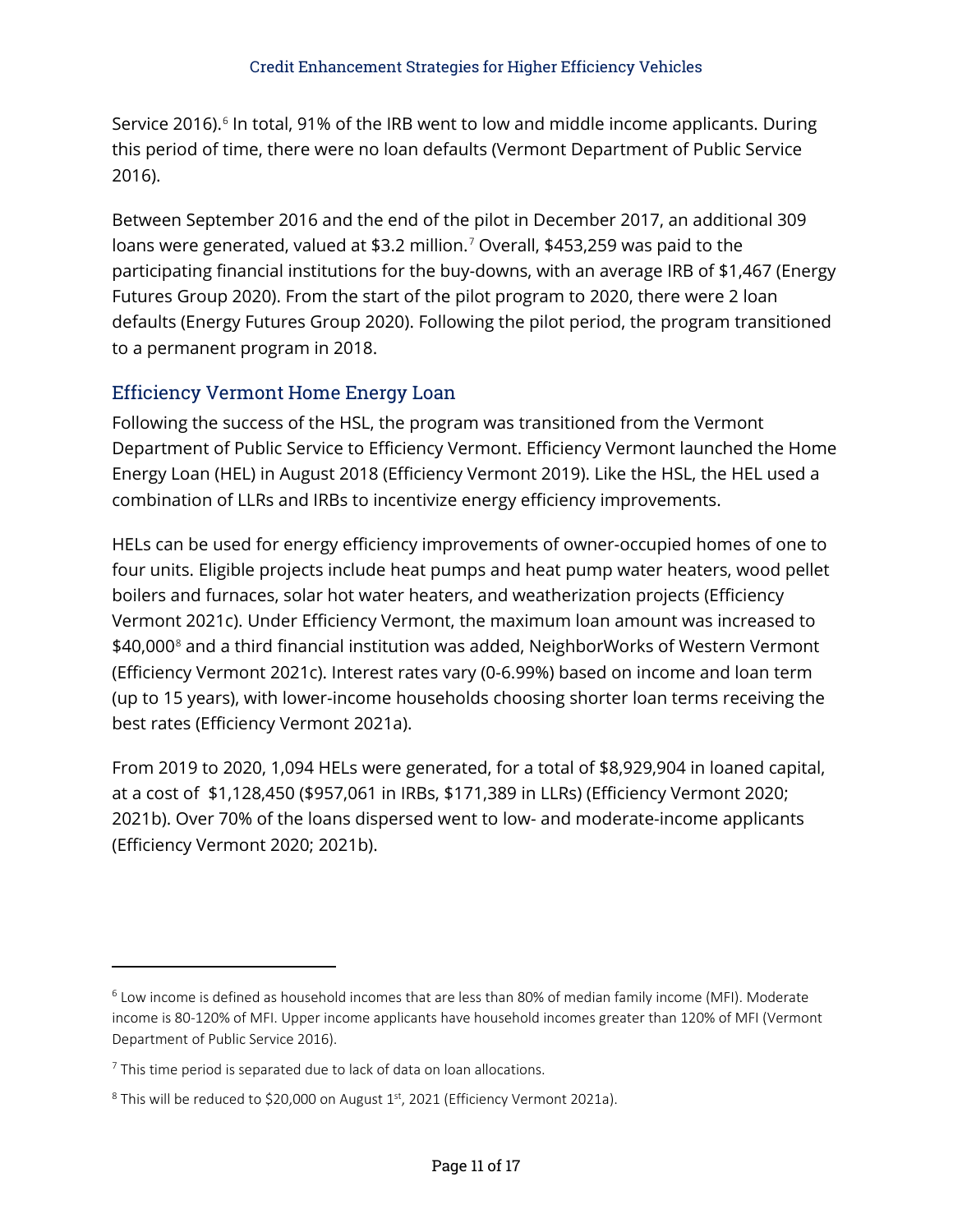### <span id="page-12-0"></span>**Benefits**

High interest rates on energy efficiency loans can cause consumers to underinvest in energy efficiency improvements (Gillingham, Newell, and Palmer 2009). IRB programs can be used to provide below-market rate loans, thereby increasing the appeal to consumers and incentivize investment in energy efficiency enhancements.

Like LLRs, IRBs leverage public capital to create a multiplier effect. A \$1 investment of public funds generates more than \$1 in investments of private capital. The HEL generated almost \$8<sup>[9](#page-12-3)</sup> in private financing for every dollar of public funds (Efficiency Vermont 2020; 2021b).

### <span id="page-12-1"></span>Challenges

IRBs provide lower interest loans that may be more attractive to consumers than market rate financing options. However, some programs have found the buy-downs too costly (Hayes et al. 2011; Kramer et al. 2015; Opinion Dynamics Corporation, Johnson Consulting Group, and Dunsky Energy Consulting 2012). Additionally, other mechanisms may be more efficient. One study by Borgeson et. al., using results from the Energy Upgrade California program, found that a 19% LLR could be created for the same cost as a 5.29% IRB (10 year loan term, 14.99% to 9.7%) (Borgeson, Zimring, and Goldman 2012). Single digit interest rates have been observed in LLR programs with reserves of 5-10% (Borgeson, Zimring, and Goldman 2012). Therefore, it may be possible to invest less money in a LLR and achieve the same interest rates as with an IRB, though this is an area that remains unsettled and likely depends on the specific program design and targeted demographic groups.

As with LLRs, lack of market familiarity with a consumer-focused higher efficiency and zeroemission vehicle IRB program could be a barrier to implementation. There are currently no IRB programs targeting this sector and could lead to lender hesitancy.

# <span id="page-12-2"></span>Conclusion

 $\overline{a}$ 

Since 1990, Maine's consumption of petroleum for transportation use has been on the rise, the only sector to see an increase in consumption during that time period (Maine Department of Environmental Protection 2020). Moreover, the fuel efficiency of Maine's onroad LDV fleet has not improved since 2015, despite advancements in fuel economy for all vehicle types (Rubin, Ballingall, and Brown 2021; Hula et al. 2021). Without a change, these will be barriers to achieving Maine's 2030 and 2050 greenhouse gas emissions reduction goals. The utilization of credit enhancements in a higher efficiency vehicle program may

<span id="page-12-3"></span> $9$  This includes the cost of the IRBs and the LLR.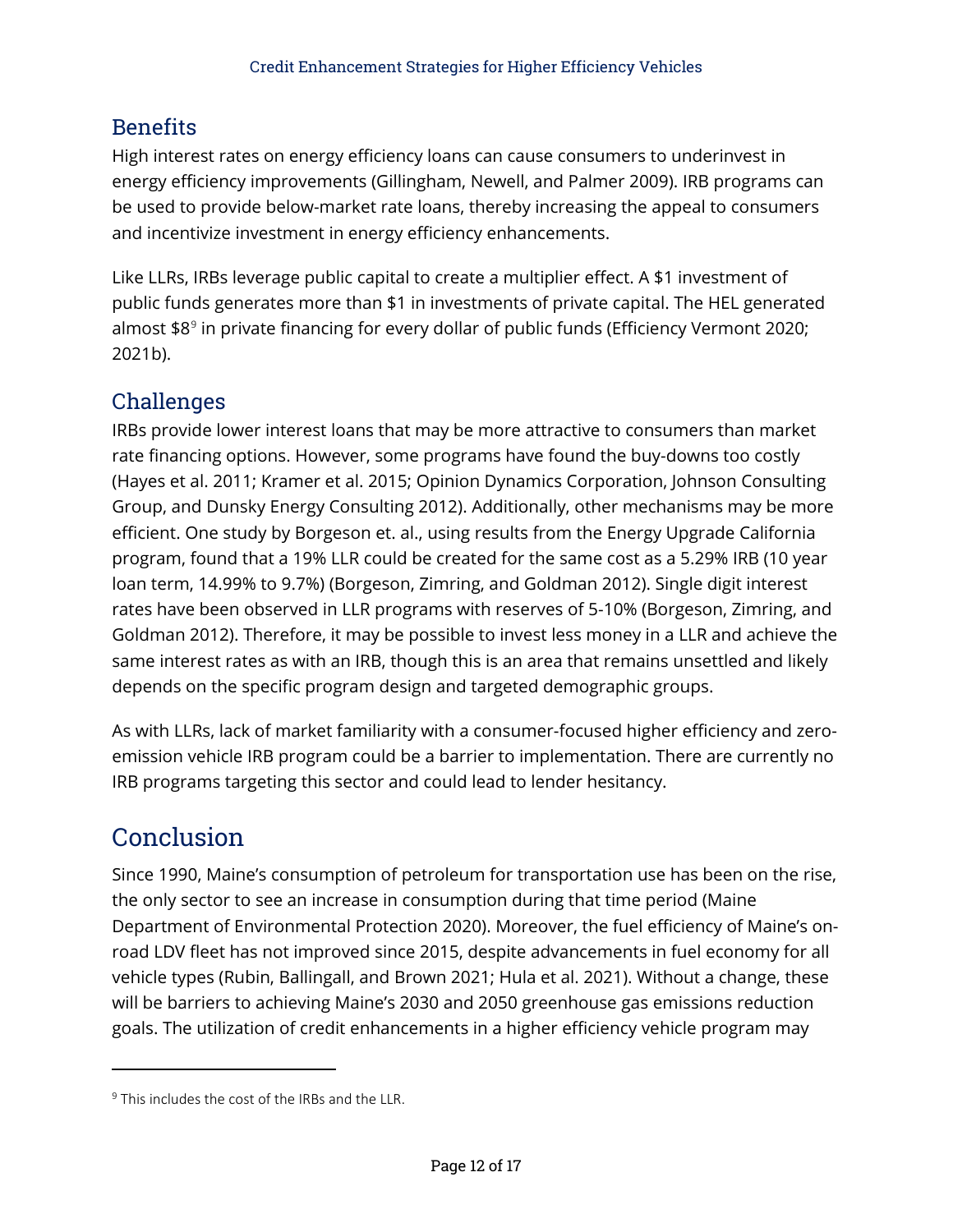incentivize investment into higher efficiency vehicles through increased accessibility and affordability of automotive financing for Maine people. Both LLRs and IRBs have been used to increase uptake of energy efficiency improvements, though there's been limited deployment in the transportation sector. Maine has the opportunity to become a leader in this space, while achieving their climate goals.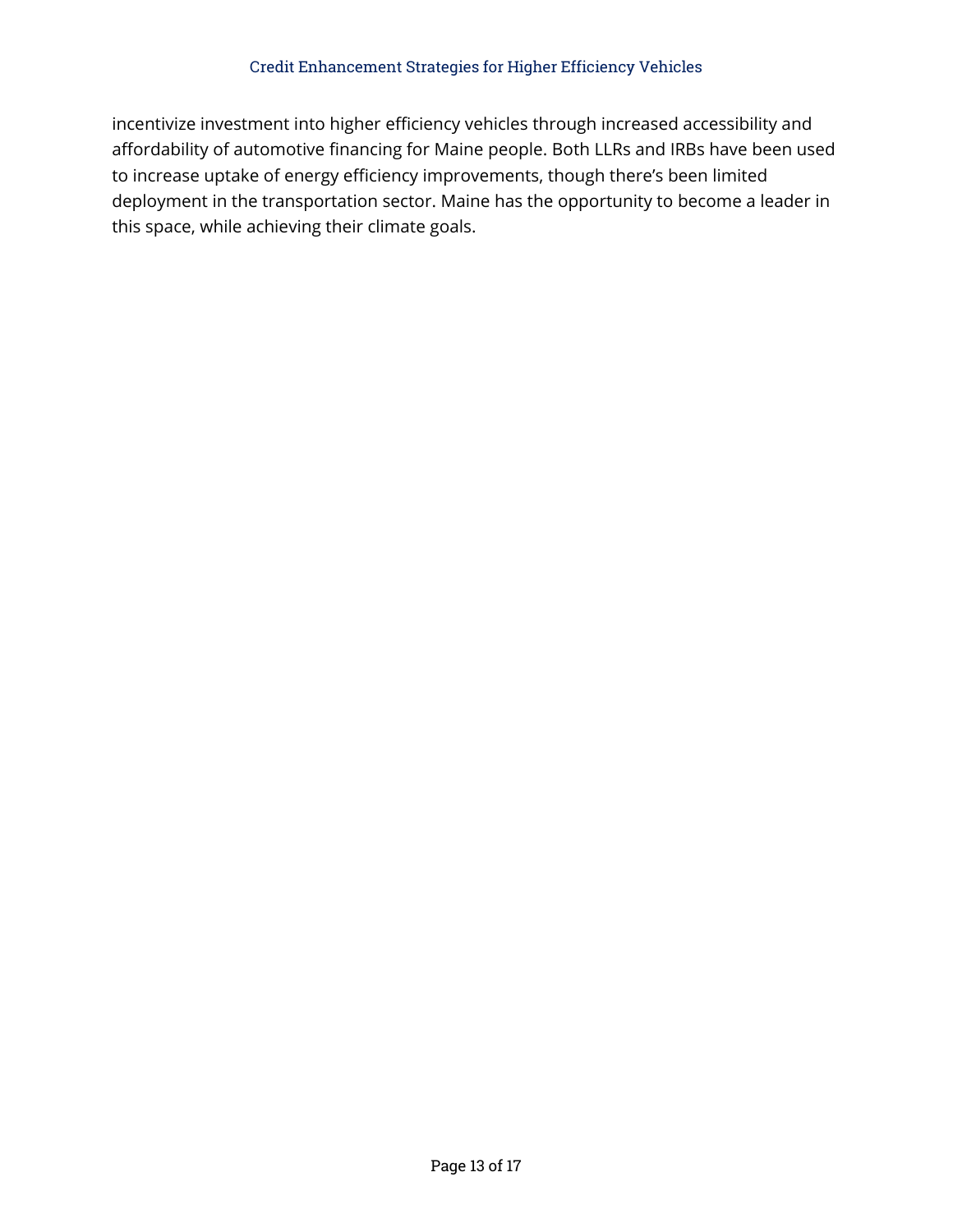# <span id="page-14-0"></span>References

- ACEEE. 2017. "Loan Loss Reserves for Energy Efficiency Financing Programs." *Loan Loss Reserves for Energy Efficiency Financing Programs*. https://www.aceee.org/toolkit/2020/02/loanloss-reserves-energy-efficiency-financing-programs.
- Andriotis, AnnaMaria. 2020. "Coronavirus Tanked the Economy. Then Credit Scores Went Up." *Wall Street Journal*, October 18, 2020, sec. Markets. https://www.wsj.com/articles/coronavirus-tanked-the-economy-then-credit-scoreswent-up-11603013402.
- Austin Energy. 2014. "EECBG BBNP Final Technical Report City of Austin/Austin Energy." DOE-AE-0003555. City of Austin / Austin Energy. https://doi.org/10.2172/1117024.
- Beer, Rachael, Felicia Ionescu, and Geng Li. 2018. "Are Income and Credit Scores Highly Correlated?" FEDS Notes. Board of Governors of the Federal Reserve System. https://www.federalreserve.gov/econres/notes/feds-notes/are-income-and-creditscores-highly-correlated-20180813.htm.
- Borgeson, Merrian, Mark Zimring, and Charles Goldman. 2012. "The Limits of Financing for Energy Efficiency." Lawrence Berkeley National Laboratory.
- Brevoort, Kenneth P., Philipp Grimm, and Michelle Kambara. 2015. "Data Point: Credit Invisibles." Consumer Financial Protection Bureau Office of Research.
- Brown, Matthew, Mark Wolfe, and Paul Pietsch. 2007. "State Sponsored Energy Efficiency Grant, Loan and Tax Credit Programs." EPC Issue Brief. Energy Program Consortium. https://www.cdfa.net/cdfa/cdfaweb.nsf/ord/1da97639a2300b8e8825793600698b70/\$fil e/0701-grantloanprograms.pdf.
- CalCAP. 2018. "2018 Annual Report to the Legislature." California Pollution Control Financing Authority. https://www.treasurer.ca.gov/cpcfa/calcap/annual/2018.pdf.
- ———. 2020. "CalCAP/CARB Truck Loan Assistance Program Flyer." https://www.treasurer.ca.gov/cpcfa/calcap/cpcfa-carb-flyer.pdf.
- ———. 2021a. "California Air Resources Board (CARB) Independent Contributor for the Heavy-Duty Vehicle Air Quality Loan Program." California State Treasurer. 2021. https://www.treasurer.ca.gov/cpcfa/calcap/arb/summary.asp.
- ———. 2021b. "2020 Annual Report to the Legislature." California Pollution Control Financing Authority. https://www.treasurer.ca.gov/cpcfa/calcap/annual/2020.pdf.
- California Climate Investments. 2021. "Annual Report to the Legislature on California Climate Investments Using Cap-and-Trade Auction Proceeds."

https://ww2.arb.ca.gov/sites/default/files/classic//cc/capandtrade/auctionproceeds/202 1 cci annual report.pdf.

- Cooper, Cheryl R. 2019. "The Automobile Lending Market and Policy Issues." IF1192. In Focus. Congressional Research Service. https://crsreports.congress.gov/product/pdf/IF/IF11192.
- Department of Energy. 2016. "Guidance for State Energy Program Grantees on Financing Programs."

https://www.energy.gov/sites/prod/files/2016/07/f33/SEP%20Program%20Notice%2010 -008E.pdf.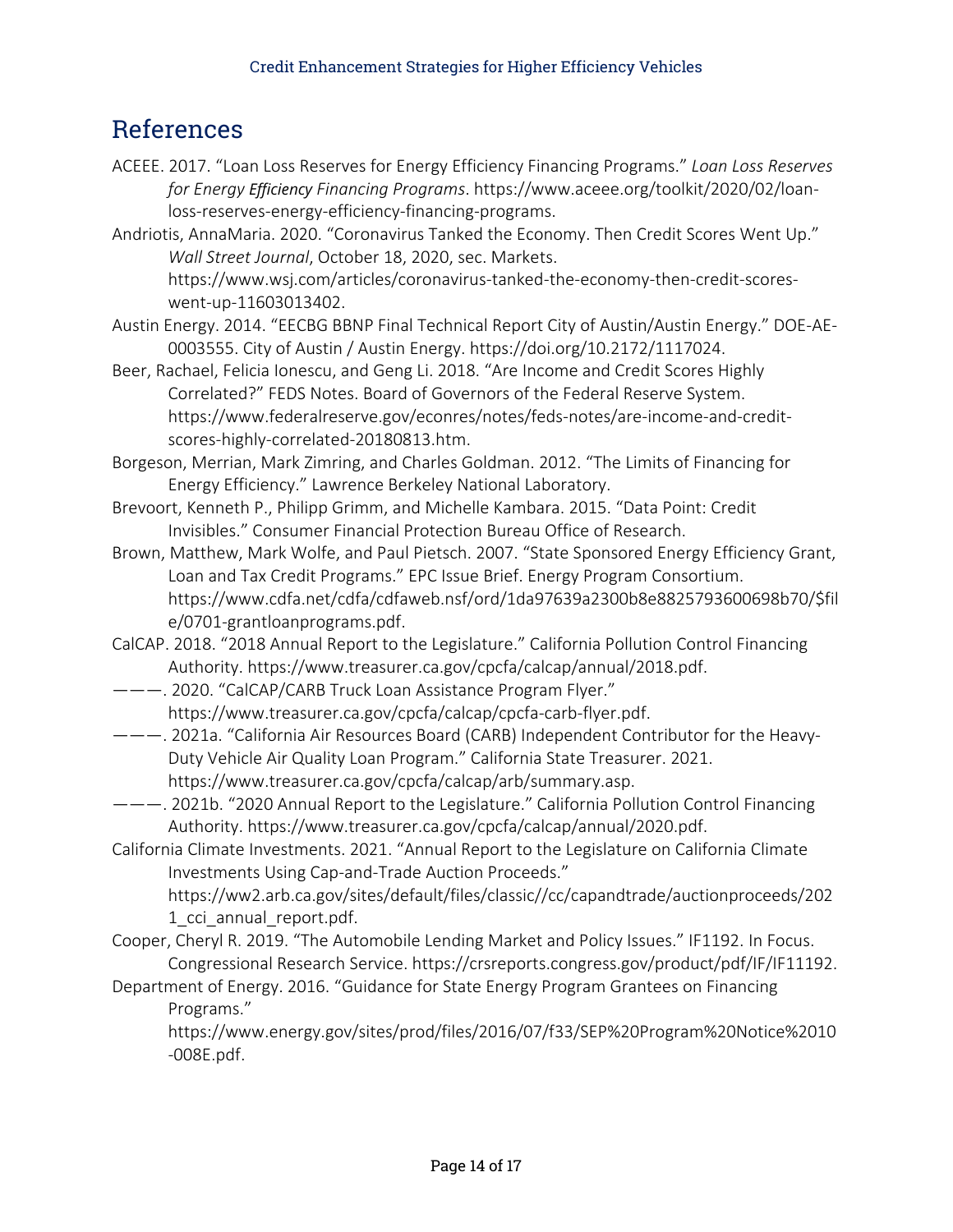| Driscoll, Brian, Todd Conkey, George Edgar, Lisa Fox, Shannon Kahl, Steve Lightbourn, Cindy<br>Moubry, et al. 2013. "US DOE EECBG BBNP Report." DOE-WECC-0003579. Wisconsin |
|-----------------------------------------------------------------------------------------------------------------------------------------------------------------------------|
| Energy Conservation Corporation. https://doi.org/10.2172/1113774.                                                                                                           |
| Efficiency Vermont. 2019. "2018 Annual Report."                                                                                                                             |
| https://www.efficiencyvermont.com/Media/Default/docs/plans-reports-                                                                                                         |
| highlights/2018/Efficiency-Vermont-2018-Annual-Report.pdf.                                                                                                                  |
| --- 2020. "2019 Annual Report."                                                                                                                                             |
| https://www.efficiencyvermont.com/Media/Default/docs/plans-reports-                                                                                                         |
| highlights/2020/2020%2010%2012_Efficiency%20Vermont_%202019%20Annual%20Rep                                                                                                  |
| ort.pdf.                                                                                                                                                                    |
| --- 2021a. "Home Energy Loan." 2021.                                                                                                                                        |
| https://www.efficiencyvermont.com/services/financing/homes/home-energy-loan.                                                                                                |
| --- 2021b. "2020 Savings Claim Summary."                                                                                                                                    |
| https://www.efficiencyvermont.com/Media/Default/docs/plans-reports-                                                                                                         |
| highlights/2020/efficiency-vermont-savings-claim-summary-2020.pdf.                                                                                                          |
| --- 2021c. "Home Energy Loan Project Verification Form."                                                                                                                    |
| https://www.efficiencyvermont.com/Media/Default/docs/services/efficiency-vermont-                                                                                           |
| home-energy-loan-project-verification.pdf.                                                                                                                                  |
| Energy Efficiency and Conservation Block Grant. 2010. "Model Agreement Between                                                                                              |
|                                                                                                                                                                             |
| Governmental Entity and Financial Institution to Establish a Financing Program."                                                                                            |
| https://www.energy.gov/sites/default/files/2014/06/f16/Loan_Loss_Reserve_Model_Agr                                                                                          |
| eement.pdf.                                                                                                                                                                 |
| Energy Futures Group. 2020. "Focus on: High Impact, 'Ready-to-Implement' Financing                                                                                          |
| Opportunities During COVID-19." Vermont Clean Energy Finance Report #3. Vermont                                                                                             |
| Clean Energy Development Fund.                                                                                                                                              |
| https://publicservice.vermont.gov/sites/dps/files/documents/Renewable_Energy/CEDF/R                                                                                         |
| eports/2020CleanEnergyFinanceRpt_CEDF.pdf.                                                                                                                                  |
| Federal Reserve Bank of New York. 2021. "SCE Credit Access Survey." Center for Microeconomic                                                                                |
| Data. February 2021. https://www.newyorkfed.org/microeconomics/sce/credit-                                                                                                  |
| access#/experiences-credit-demand3.                                                                                                                                         |
| FICO. 2019. "Global Consumer Survey of Vehicle Finance Perspectives."                                                                                                       |
| https://www.fico.com/en/resource-                                                                                                                                           |
| access/download/6814?access token bf63b=1f3018eea479381e44ae2e56fd7a644d4d4                                                                                                 |
| 8f9ee5e25c436033699088e62cb38.                                                                                                                                              |
| Gilleo, Annie, Brian Stickles, and Chris Kramer. 2016. "Green Bank Accounting: Examining the                                                                                |
| Current Landscape and Tallying Progress on Energy Efficiency." F1602. ACEE.                                                                                                 |

- Gillingham, Kenneth, Richard G. Newell, and Karen Palmer. 2009. "Energy Efficiency Economics and Policy." Working Paper 15031. Working Paper Series. National Bureau of Economic Research. https://doi.org/10.3386/w15031.
- Hayes, Sara, Steven Nadel, Chris Granda, and Kathryn Hottel. 2011. "What Have We Learned from Energy Efficiency Financing Programs?" U115. American Council for an Energy-Efficient Economy.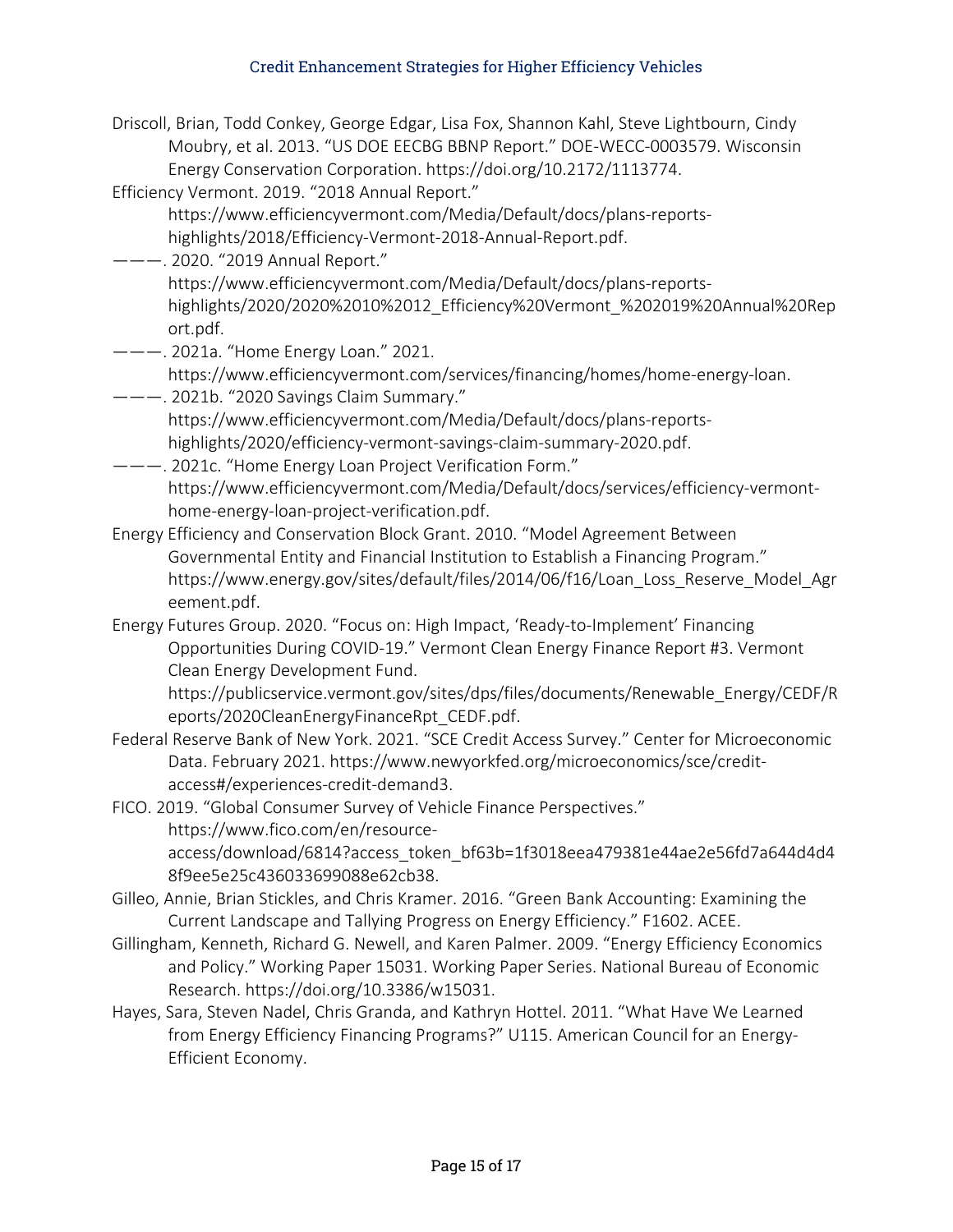#### Credit Enhancement Strategies for Higher Efficiency Vehicles

- Hula, Aaron, Andrea Maguire, Amy Bunker, Tristan Rojeck, and Sarah Harrison. 2021. "The 2020 EPA Automotive Trends Report." EPA-420-R-21-003. U.S. Environmental Protection Agency. https://nepis.epa.gov/Exe/ZyPDF.cgi?Dockey=P1010U68.pdf.
- James, Laura, Pat McGuckin, Althea Koburger, and Carol Mulholland. 2014. "California Joint Utilities Financing Research: Existing Programs Review." Cadmus. http://www.calmac.org/publications/Existing Programs Review FINAL.pdf.
- Klein, Nicholas J. 2020. "Subsidizing Car Ownership for Low-Income Individuals and Households." *Journal of Planning Education and Research*, September, 13. https://doi.org/10.1177/0739456X20950428.
- Koohestani, Ali, and Lisa Macumber. 2021. "Work Group Meeting on: Vehicle Purchase Incentive Projects for Low-Income Consumers." California Air Resources Board, June 17. https://ww2.arb.ca.gov/sites/default/files/2021-06/fa\_wkgrp\_pres\_06172021.pdf.
- Kramer, C., E. Fadrhonc Martin, P. Thompson, and C. Goldman. 2015. "Accessing Secondary Markets as a Capital Source for Energy Efficiency Finance Programs: Program Design Considerations for Policymakers and Administrators Appendices." https://doi.org/10.2172/1331043.
- Maine Climate Council. 2020. "Maine Won't Wait: A Four-Year Plan for Climate Action." https://climatecouncil.maine.gov/future/sites/maine.gov.future/files/inlinefiles/MaineWontWait December2020 printable 12.1.20.pdf.
- Maine Department of Environmental Protection. 2020. "Eighth Biennial Report on Progress toward Greenhouse Gas Reduction Goals."
- McGuckin, Pat, Quebe Philip, Matt Tenney, and Niko Dietsch. 2011. "Clean Energy Financing Programs." U.S. Environmental Protection Agency.
- Michigan Saves. 2021. "Lenders." 2021. https://michigansaves.org/lenders/.
- Office of Energy Efficiency & Renewable Energy. 2014a. "Sample RFP for Financial Institutions." Department of Energy.
	- https://www.energy.gov/sites/default/files/2014/05/f15/financial institution rfp templa te.pdf.
- ———. 2014b. "Indianapolis Leaves a Legacy of Energy Efficiency." Energy.Gov. December 2014. https://www.energy.gov/eere/better-buildings-neighborhood-program/indianapolisleaves-legacy-energy-efficiency.
- Opinion Dynamics Corporation, Johnson Consulting Group, and Dunsky Energy Consulting. 2012. "Evaluation of the Efficiency Maine Trust PACE Loan Program: Review of Successful Practices in Financing Programs." Efficiency Maine Trust.

https://www.efficiencymaine.com/docs/Efficiency-Maine-PACE-Successful-Practices-Report-Final.pdf.

- Rubin, Jonathan, Kathryn Ballingall, and Erin Brown. 2021. "Electric, Hybrid and High Fuel Efficiency Vehicles: Cost-Effective and Equitable GHG Emission Reductions in Maine." Margaret Chase Smith Center.
- State of Vermont. 2014. "Gov. Shumlin Announces Two Energy Programs at Solar Summer Tour Stop in Morrisville." Press Release. Office of Governor Peter Shumlin. July 2, 2014. https://web.archive.org/web/20140712012405/https://governor.vermont.gov/newsroo m-morrisville-two-renewable-energy-programs-announcement.